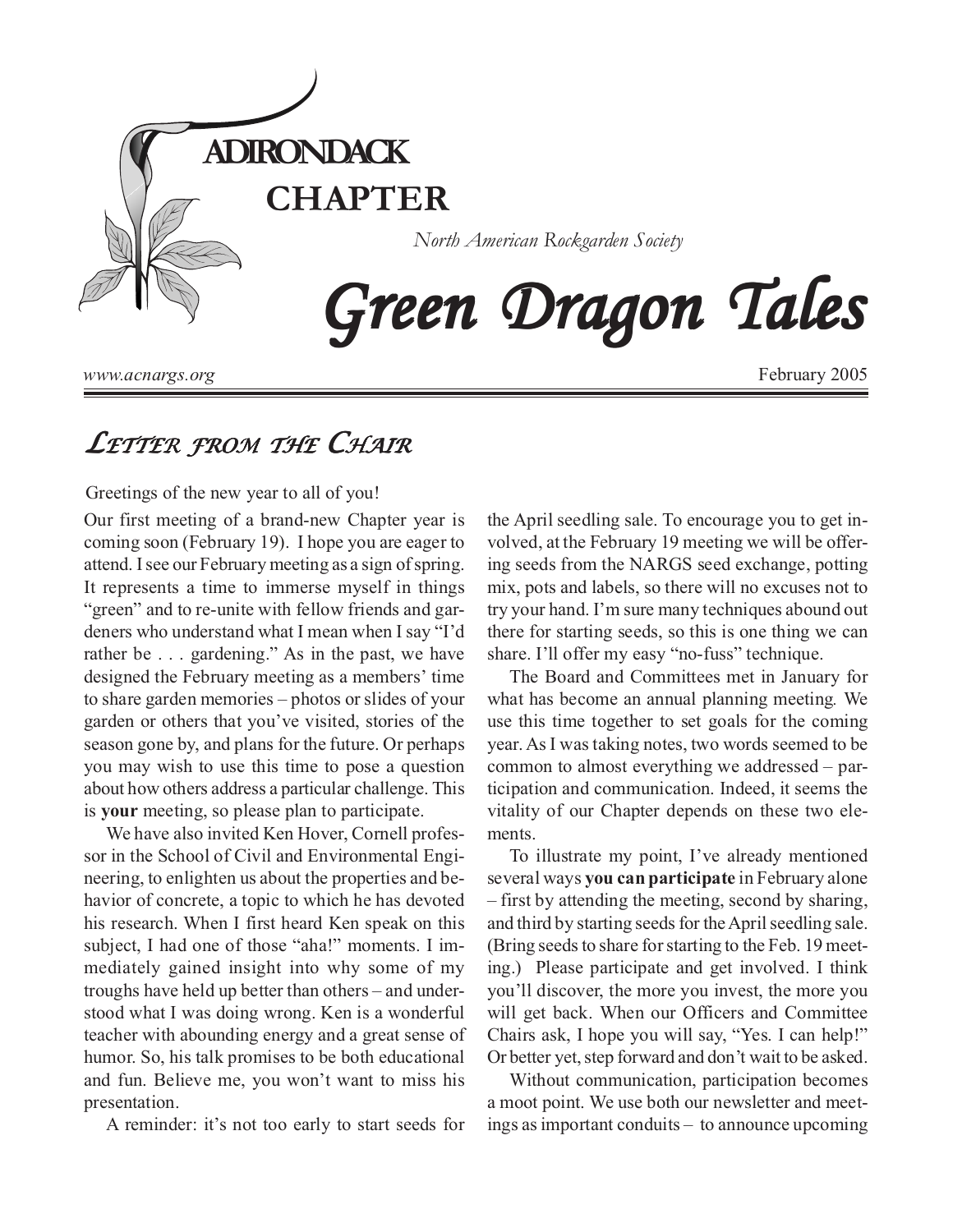**Chair:** Carol Eichler *[cme24@cornell.edu](mailto:cme24@cornell.ed)* 607-387-5823

**Treasurer:** Carolyn Yaeger *[cao2@cornell.edu](mailto:cao2@cornell.edu)* 607-844-9462

**Meetings Coordinator:** Krys Cail *[klc32@cornell.edu](mailto:klc32@cornell.edu)* 607-273-2865

**Speaker Coordinator:** Anne Klingensmith *[aekling@lightlink.com](mailto:aekling@lightlink.com)*  607-256-9308

**Garden Trip/Tours:** Peg Ross and Alice Davis *[pogr@aol.com](mailto:pogr@aol.com)* 607-656-4237 (Peg) 607-656-9931 (Alice)

> **Picnic:** Debi Lampman *[bedlam@bluefrognet.net](mailto:bedlam@bluefrognet.net)* 315-364-8725

**Member participation**: George Erdman *[gerdman@binghamton.edu](Mailto:gerdman@binghamton.edu)* 607-748-3984

**Plant of the Month:** Billie Jean Isbell *[bji1@cornell.edu](mailto: bji1@cornell.edu|)*  607-539-6484

> **Plant sales:** David Mitchell *[dwm23@cornell.edu](mailto:dwm23@cornell.edu)* 607-316-2916

> **Membership:** John Gilrein *[basecamp@alum.syracuse.edu](mailto:basecamp@alum.syracuse.edu)* 315-492-0844

**Newsletter editor/Webmaster:** Craig Cramer *[cdcramer@twcny.rr.com](Mailto:cdcramer@twcny.rr.com)* 607-539-7233

**Representative to National, and** Ex-officio : Robin Bell *[rgb2@cornell.edu](mailto:rgb2@cornell.edu)* 607-272-2074

**Newsletter production:** Susanne Lipari *[sel3@cornell.edu](mailto:sel3@cornell.edu)* 607-387-9308

<www.acnargs.org> *Carol*

**The folks who make it all happen** programs and timely information. Contributing to the newsletter is another way you can participate the newsletter is another way you can participate – by writing articles, submitting reprinted articles (by permission of course), or contributing garden questions/solutions we can publish.

> We also plan to improve communications to others who might not know about us by more broadly publicizing our meetings in the region that we serve. We also hope you will more actively use our Chapter website **<www.acnargs.org>** as another information source. But communication is a twoway street, so please seek out Board members to give us your thoughts, feedback, and ideas.

> In an effort to keep my remarks brief, we've include a list of Board members and responsibilities elsewhere in the newsletter as well as a calendar for the year. (You may want to cut and paste this information into your Member Handbook.) I want to thank all of these individuals in advance for giving so generously of their time for the good of the Chapter in the coming year.

> I also want to thank those retiring from the AC-NARGS Board for their tireless efforts on behalf of the Chapter: Michelle Jones Ham, Art Trimble, Tom Myers and Roseanne Moresco. Also, thanks to Marcia Meigs, who has served ably as our oneperson publicity committee. It takes a whole membership to run the Chapter.

> I hope you're anticipating the year ahead as much as I am. So plan to break that winter dormancy and attend our February 19 meeting. Of course our meetings are always open to the general public so please invite friends and fellow gardeners to attend. Let me remind you however, that to reap the full benefits of the Chapter, including discounted purchases at the May plant sale, participation in our August sale, mailing of the newsletter, and notices of garden tours and workshops, you must be a member. At \$10 per calendar year, it's one of the best deals around. The renewal form is included in this issue.

> See you there February 19! And remember your charge in the year ahead – to participate and communicate.

Happy gardening,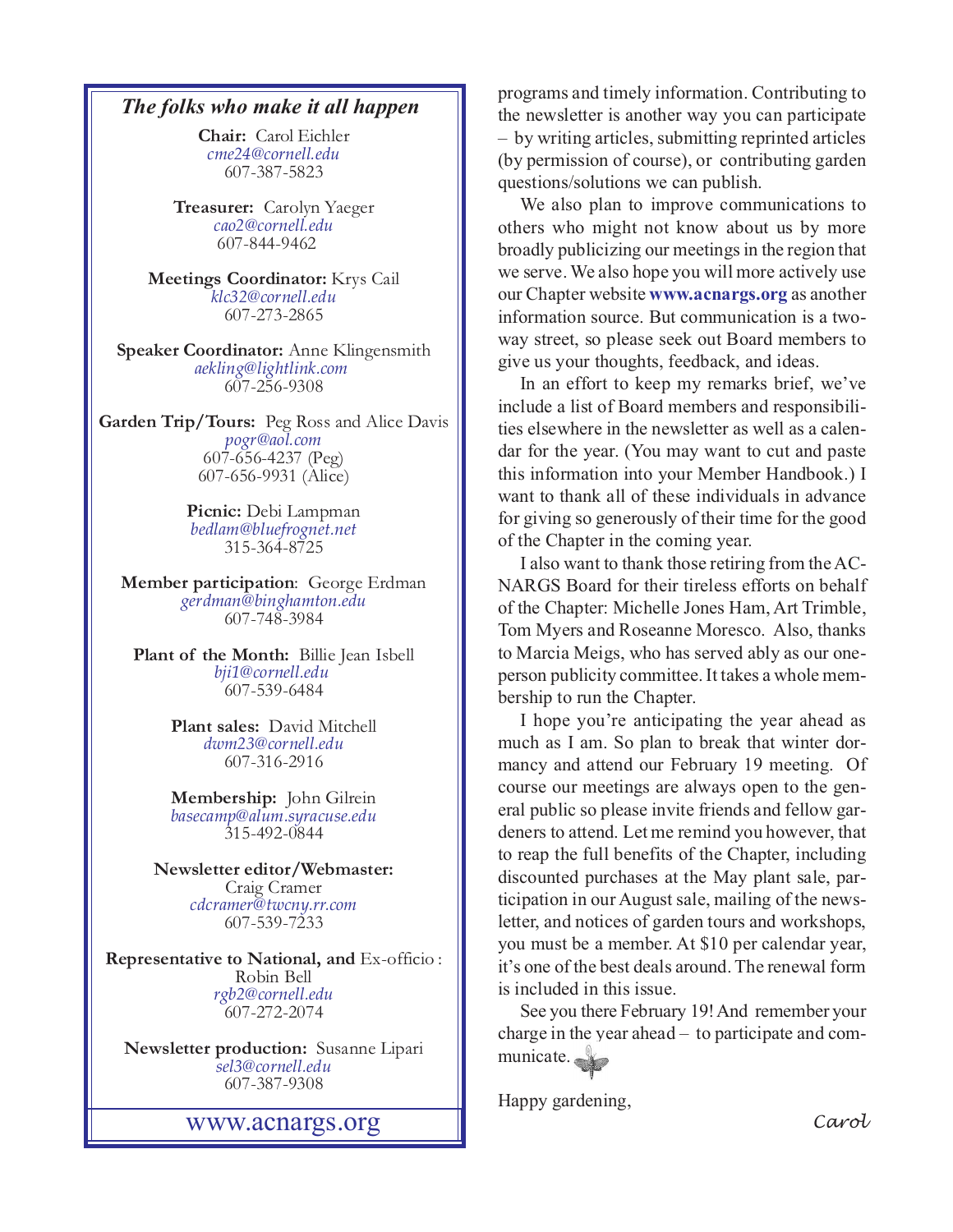## *Join us for the February Program*

**Troughs, seed starting and member sharing all in the mix.**

Our first meeting of the year will feature a topic near and dear to anyone growing (or thinking about growing) rock garden plants in troughs: "All You Ever Really Wanted to Know About Concrete." Ken Hover, professor in Cornell University's School of Civil and Environmental Engineering will speak about the properties of cement, including critical factors in creating mixes and in curing methods to create strong and enduring hypertufa containers. There will be ample opportunity for you to ask specific questions related to your own experience.

Dr. Hover is "Mr. Concrete" at Cornell — a renowned authority on this ubiquitous material. He's a licensed engineer and has been a researcher and awardwinning teacher at Cornell since 1984. His enthusiasm for concrete is infectious and he's sure to entertain as well as enlighten. This topic has more nuances than you might imagine and it's certain to make us all better troughbuilders in the future.

This is also traditionally the "members' share" meeting, and

we will have time for members to share a few choice slides, photo album, favorite tool, garden comments, or anything else that you'd like to share.

Another reason to attend is to get a jump on seed starting for our April seedling sale. We'll have on hand seeds from the NARGS seed exchange, potting mix, pots and labels, so there will no excuses not to try your hand raising seedlings for the sale. If you have seeds you can share for seed starting, please bring them to the meeting.

Debi Lampman, member and owner of Bedlam Gardens is providing Scott's Metro Mix 560 for members to try for seed starting. She had great luck mixing one third sand with it. It has coconut fibers or coir that she prefers over other mixes. She will also sell the mix to members at \$15.00 for a 2.8 cu ft. bag at Bedlam. Agway sold the same for \$25.00 last year.

The meeting will be held in the Whetzel Room (4th floor of the Plant Science Building, Cornell University). The Board meeting begins at 11 a.m. Brown bag lunch starts at noon. Program starts 1 p.m. Free and open to the public.

**March Meeting Preview: Trilliums and Other Spring Ephemerals**

At our March 19 meeting Robin Bell will show slides from two trips that he took last year – one to the south of the U.S. and one to the south of the globe!

On the way to the national meeting in North Carolina last spring, Robin spent some time in Pennsylvania and Delaware as well as the Blue Ridge mountains of Virginia and North Carolina. He will show slides of spring ephemerals of this region, but particularly of the trilliums seen on the way.

In October, Robin traveled to the south island of New Zealand and met up with a newly formed Trillium group and toured many gardens around Christchurch.

Plants of the Month will feature a selection of Hellebores from member Ellen Hornig, owner of [Seneca Hill Perennials](http://www.senecahill.com/), as a gift to members who are in attendance at the March meeting.

The meeting will be in the Whetzel Room, Plant Science Building, Cornell University. Brown Bag lunch starts at noon and the talk at 1 p.m.

**Febryary 19th. Brown bag lunch at noon, program at 1 PM Whetzel Room, 4th floor Plant Science Building Cornell Campus**

#### <www.acnargs.org>

*Anne Klingensmaith*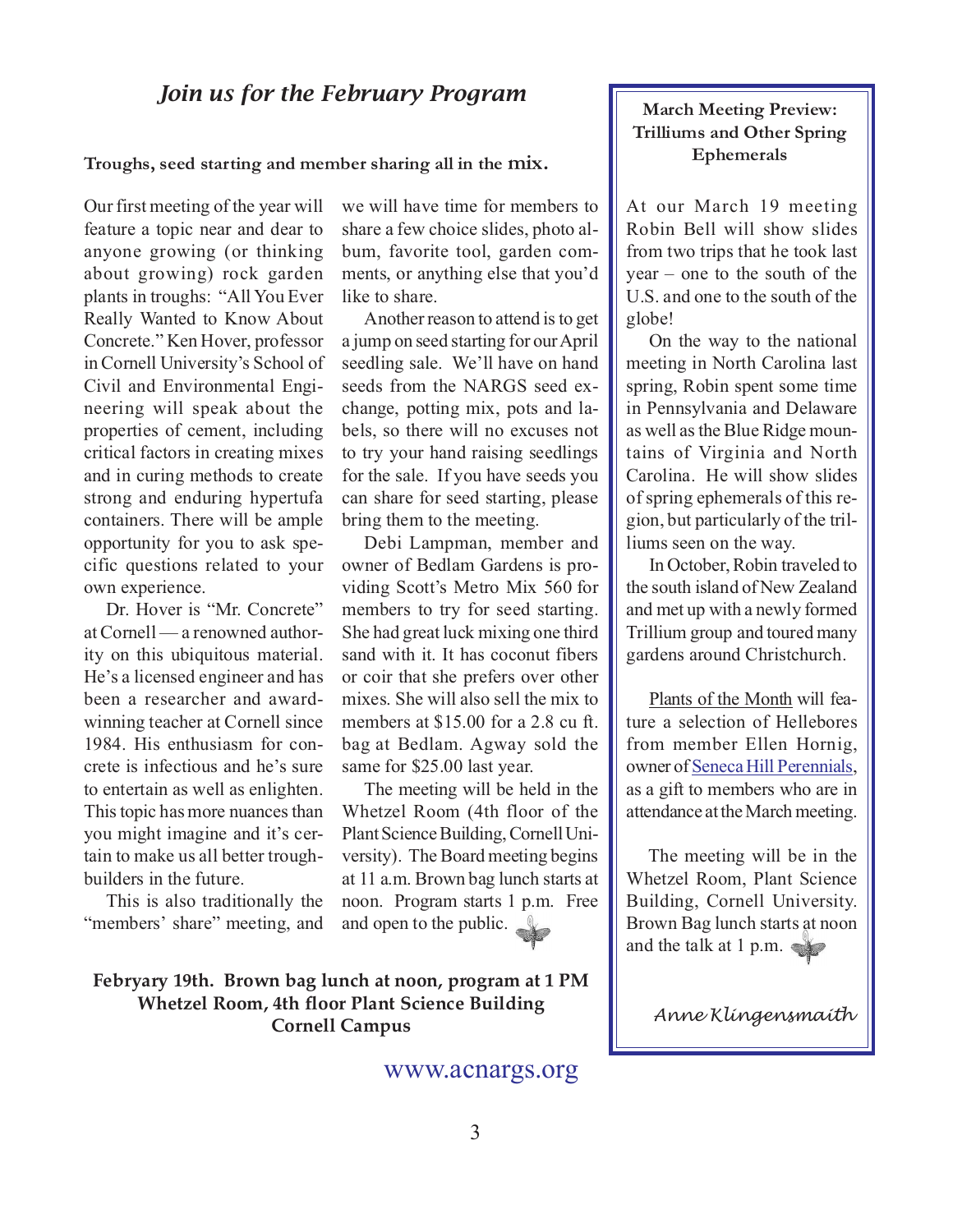# **Mark your calendars.**

### **Here's the tentative line up for 2005 programs:**

**Feb. 19:** Speaker: Ken Hoover on Concrete, plus member sharing, supplies for seed starting. (Whetzel Room.)

**March 19:** Meeting speaker: Robin Bell on Trilliums and other Spring Ephemerals. (Whetzel Room.)

**April 16:** Meeting speaker: Lee Nelson on Heaths and Heathers. Seedling sale. Cooperative Extension, Ithaca.

**May 21:** Plant Sale Fundraiser, Ithaca High School.

**June 11:** Garden tours in Greene and Binghamton.

**June 25:** Work session and brown bag lunch at Wurster Garden, Cooperative Extension, Ithaca.

**July (date TBA):** Workshop (topic to be determined)

**Aug. 20:** Member Plant Sale/Picnic hosted by Debi Lampman, Bedlam Gardens, King Ferry.

**Sept. 17:** Meeting speaker: Harry Jans from the Netherlands. (Whetzel Room.)

**Oct. 15:** Meeting speaker: TBA. (Whetzel Room.)

**Nov. 19:** Annual Meeting & Lunch. Members share tips on overwintering plants in pots.(Whetzel Room.)

**<www.acnargs.org>**

Updates and more information: <www.acnargs.org>and in the Green Dragon newsletter, published eight times a year (Feb., March, April, May, July, Sept., Oct., Nov.).

Submit articles by the fourth Friday of the month preceding publication to Craig Cramer: cdcramer@twcny.rr.com.

*Anne Klingensmith*

## **2005 Plant Sales**

It is with excitement and enthusiasm that I accept the position of Plant Sales Chair. Tom Myers has done an incredible job in the Chapter's most important revenue generating activity. I can still hear him say, "We have some great plant material here today."

It is this "great plant material" that makes great gardens and is something I relish at each meeting. I'm also looking forward to seeing what members can produce in the coming months for our seedling sale in April, the plant sale at Ithaca High School in May, and the members-only plant sale in August.

Please consider propagating and sharing in the responsibilities of producing plants for our Chapter sales. You can learn so much about plants through propagating them. As you see in this newsletter, this year promises to be an exciting one filled with stories, cultural tips, and lots of plants!

*David Mitchell*

## **Volunteers Needed:**

**Notetakers/Writers:** To follow-up when we have a speaker with a summary article for the next issue of the Green Dragon. This means taking good notes at the meeting and preparing a short article by the following Friday's newsletter copy deadline. It could be as simple as a paragraph describing the topic, commenting on a few plants that you particularly liked (that would be hardy), why you liked them, with a description, and resources. This should be coordinated with Anne Klingensmith, who books the speakers and will try to get the script for the talk and hand-outs electronically. Please contact Carol Eichler, [cme24@cornell.edu](mailto:cme24@cornell.ed) or 607- 387-5823.

**Refreshments:** For the February meeting, we need two people to arrive at 12:30 p.m. to bring snacks, bring milk, and set up and start the hot water/coffee. Please contact Carol Eichler, [cme24@cornell.edu](mailto:cme24@cornell.ed) or 607- 387-5823. We will circulate a sign-up for future meetings.

**Seeds/pots:** For the February meeting, you are welcome to bring extra seeds, small pots suitable for starting seeds, and cell packs. Potting soil and plant labels will be supplied at the meeting. *Carol*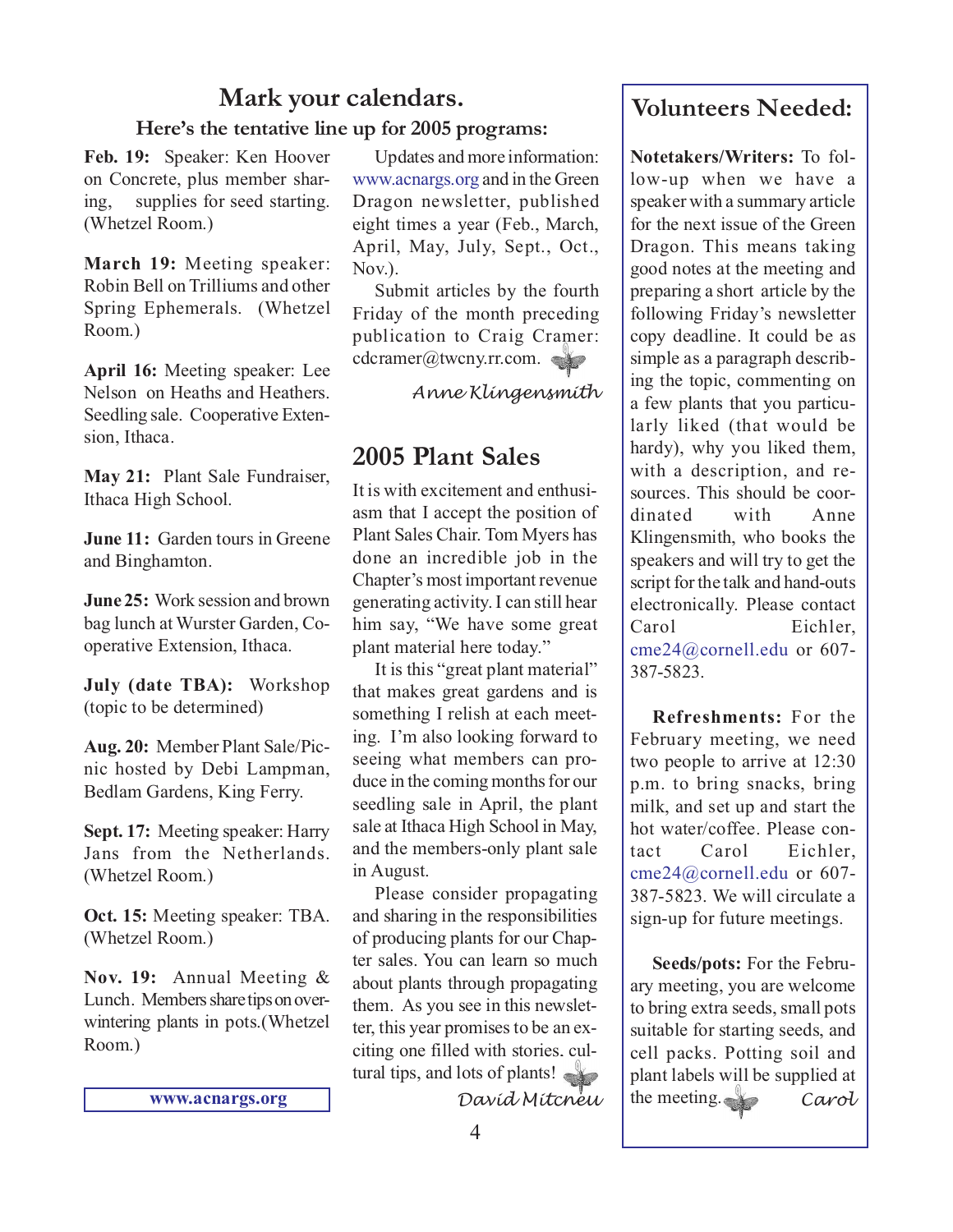## *Meet our Board and Key Volunteers*

Our 2005 Board is comprised of familiar faces – some new, some assuming new roles, some modifying their roles. Their contact information is listed on page 1 of the newsletter.

**Carol Eichler** – Chair. Carol was secretary/treasurer last year.

**Anne Klingensmith** – Speakers coordinator. We've organized a committee to assume other responsibilities. *(They are not Board members.*) The committee is:

**Krys Cail,** who will oversee the meeting room details and for this year will organize the November meeting.

**Alice Davis and Peg Ross,** who are planning the May garden tour on their home turf in the Greene and Binghamton areas.

**Debi Lampman,** who will host the annual picnic at her home and nursery.

**Secretary: open** position. For

now the taking of minutes, which is the primary responsibility, will be rotated among Board members.

**Carolyn Yaeger** - Treasurer. Carolyn has been nominated and has agreed to serve. Our by-laws require that she be elected by the membership and we will hold that vote at our February meeting.

#### **At-large appointed Board members:**

**Billie Jean Isbell** - plant-of-themonth coordinator, continuing.

**David Mitchell** - plant sales coordinator. New role.

**Craig Cramer** - publicity coordinator, webmaster (continuing), and newsletter editor. He will be the first point of contact for submitting newsletter articles. New to the Board, new roles.

**Susanne Lipari** - Newsletter producer. Continuing, *not a Board position.*

**John Gilrein** - membership coordinator. New to the Board, new role with continued assistance from **Art Trimble**

**Robin Bell**, ex-officio – Chapter representative to NARGS National meetings.

**George Erdman**- Member participation. George has some great ideas to increase involvement.



# *More about our great programs in 2005*

As many of you know, I am continuing to work on programs for the Adirondack Chapter, but only in the capacity of arranging for speakers. We have established a committee for assuming other aspects of program planning.

There will be four programs this year with speakers, in the months of March, April, September and October. Here's a preview of what's ahead:

In March, Robin Bell will show slides of two trips that he took in pursuit of trilliums, one to the Blue Ridge and one to New Zealand.

In April, Lee Nelson will speak on Heaths and Heathers. This meeting will be at the Cooperative Extension office in Ithaca and include our Seedling Sale.

In September we will be host to Harry Jans, from the Netherlands. Harry is a very experienced rock gardener, founder of the Dutch Rock Garden Society, member and leader of many expeditions and tours, and he lectures regularly worldwide. I haven't picked out topics yet, but the choices all look fantastic. I will probably schedule him to do two lectures — one at 11 a.m. and one

at 1:30 p.m. Details will be in the Green Dragon. We're still working on out October program.

In June this year we decided to have a work session and brown bag lunch, at the Wurster Garden. This is a good opportunity to get your hands on some real rock garden plants. There will be lots of weeding, dividing, maybe some planting. We will meet at 10 a.m., break for lunch and socializing. Please join us if you can.

> *Anne Klingensmith, Speaker Coordinator*